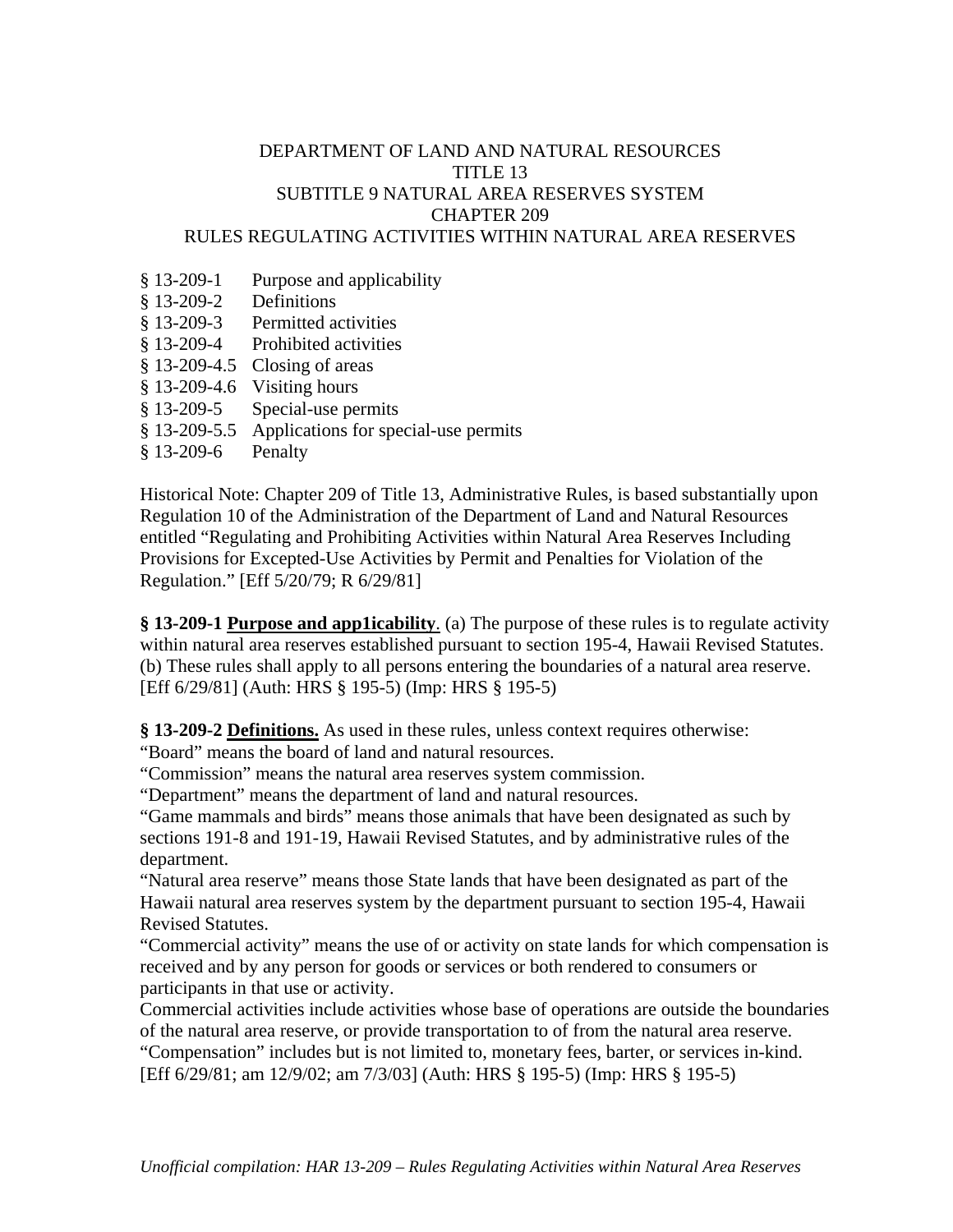**§ 13-209-3 Permitted activities.** Hiking and nature study of group size of ten or less are permitted except where restricted pursuant to sections 13-209-4.5 and 13-209-4.6. Hunting is a permitted activity pursuant to hunting rules of the department. [Eff 6/29/81; am 1/26/07] (Auth: HRS § 195-5) (Imp: HRS § 195-5)

**§ 13-209-4 Prohibited activities.** The following activities are prohibited within a natural area reserve:

- (1) To remove, injure, or kill any form of plant or animal life, except game mammals and birds hunted according to department rules;
- (2) To introduce any form of plant or animal life, except dogs when permitted by hunting rules of the department and service animals accompanying their handlers;
- (3) To remove, damage, or disturb any geological or paleontological features or substances;
- (4) To remove, damage, or disturb any historic or prehistoric remains;
- (5) To remove, damage, or disturb any notice, marker, or structure;
- (6) To engage in any construction or improvement;
- (7) To engage in any camping activity or to establish a temporary or permanent residence;
- (8) To start or maintain a fire;
- (9) To litter, or to deposit refuse or any other substance;
- (10) To operate any motorized or unmotorized land vehicle or air conveyance of any shape or form in any area, including roads or trails, not designated for its use;
- (11) To operate any motorized water vehicle of any shape or form in freshwater environments, including bogs, ponds, and streams, or marine waters, except as otherwise provided in the boating rules of the department;
- (12) To enter into, place any vessel or material in or on, or otherwise disturb a lake or pond;
- (13) To engage in commercial activities of any kind in a natural area reserve without a written special-use permit from the board or its authorized representative;
- (14) To have or possess the following tools, equipment, or implements: fishing gear or devices within Ahihi-Kinau natural area reserve, including but not limited to any hook-and-line, rod, reel, spear, trap, net, crowbar, or other device that may be used for the taking, injuring, or killing of marine life; cutting or harvesting tools or gear, including but not limited to chainsaws, axes, loppers, any mechanized or manual sawtooth tool, seed pickers, or machete, that may be used for the taking, injuring, or killing of plant life; and hunting gear or tools that may be used for the taking, injuring, or killing of wildlife, except as permitted by the hunting rules of the department;
- (15) To hike, conduct nature study, or conduct any activity with a group larger than ten in size;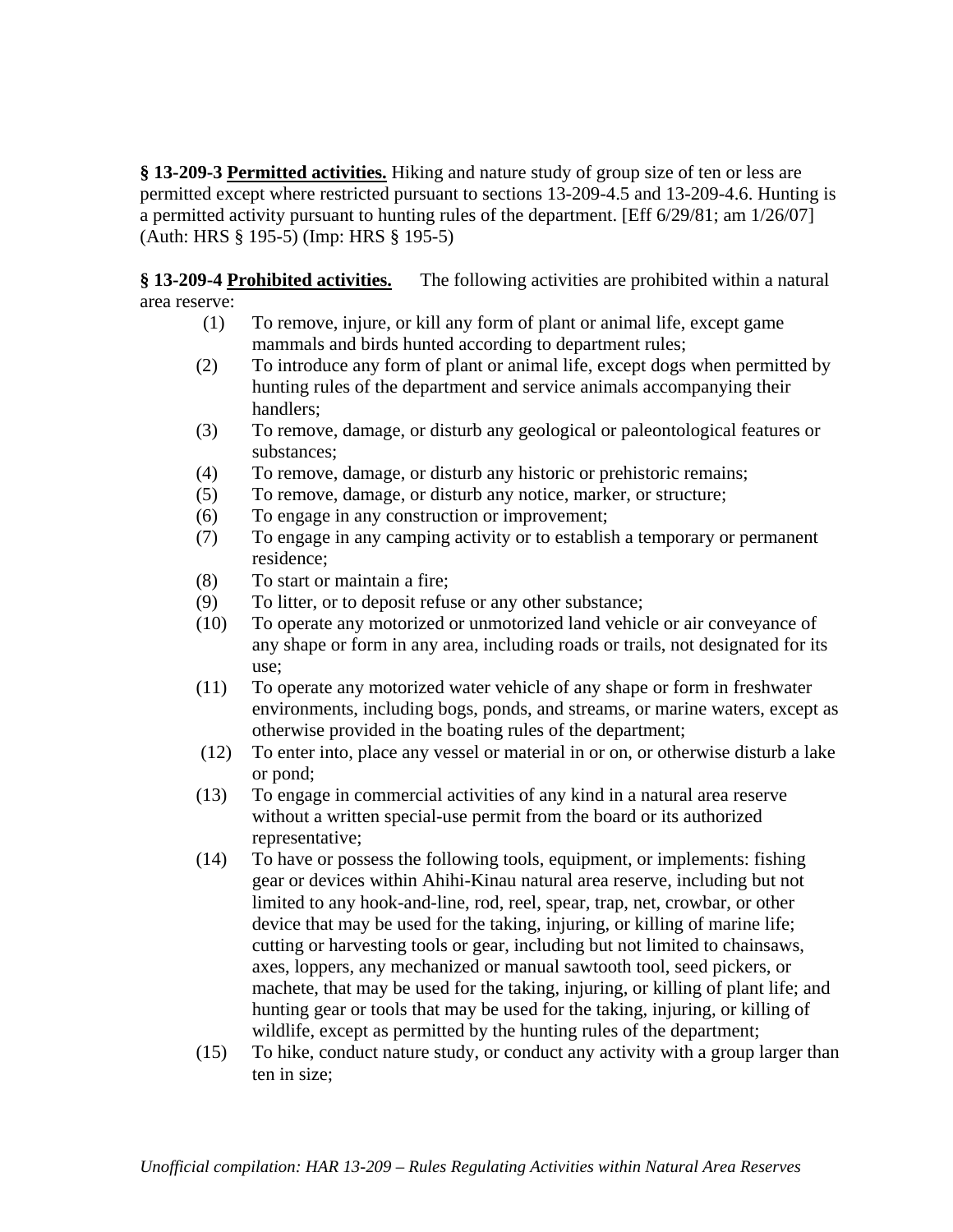- (16) To be present in an area closed pursuant to section 13-209-4.5 or after visiting hours established pursuant to section 13-209-4.6;
- (17) To anchor any motorized or nonmotorized water vehicle of any shape or form in the marine waters of Ahihi-Kinau natural area reserve;
- (18) To enter into any cave, as defined in section 6D-1, Hawaii Revised Statutes, or any portion thereof;
- (19) To conduct any other activity inconsistent with the purpose and intent of the natural area reserves system. [Eff 6/29/81; am 12/9/02; am 7/3/03; am 1/26/07](Auth: HRS § 195-5) (Imp: HRS § 195-5)

**§ 13-209-4.5 Closing of areas.** The board or its authorized representative, with the approval of the commission, may close or restrict the public use of all or any portion of a natural area reserve for up to two years, when deemed necessary by the commission for the protection of the natural, geological, or cultural resources of the area or the safety and welfare of persons or property, by the posting of appropriate signs indicating the duration, extent, and scope of closure. Closures may be renewed with the approval of the board or its authorized representative and the commission. All persons shall observe and abide by the officially posted signs designating closed areas. [Eff 1/26/07] (Auth: HRS § 195-5) (Imp: HRS § 195- 5)

**§ 13-209-4.6 Visiting hours.** The board or its authorized representative, with the approval of the commission, may establish a reasonable schedule of visiting hours for all or portions of a natural area reserve by the posting of appropriate signs indicating the hours during which the natural area reserve may be accessed. All persons shall observe and abide by the officially posted signs designating visiting hours. [Eff 1/26/07] (Auth: HRS § 195-5) (Imp: HRS § 195- 5)

**§ 13-209-5 Special-use permits.** (a) The board or its authorized representative, with the approval of the commission or its authorized representative, may issue permits to conduct activities otherwise prohibited by section 13-209-4 for research, education, management, or for any other purpose consistent with chapter 195, Hawaii Revised Statutes.

 (b) No permit may be valid for more than one year from date of issuance. The board may waive this restriction for permits issued to other governmental agencies where the board determines such a waiver to be in the best interest of the State.

(c) All special-use permits shall be subject to standard conditions, as approved by the board, including but not limited to the following:

- (1) The permittee shall adhere to specifications given in the permit application;
- (2) Disturbance of vegetation and wildlife shall be avoided as much as possible;
- (3) Precautions shall be taken to prevent introductions of plants or animals not naturally present in the area. The permittee is responsible for making sure that participants' clothes, equipment, and vehicles are free of seeds or dirt to lessen the chance of introducing any non-native plants or soil animals. Should an infestation develop attributable to permittee, the permittee is responsible for eradication by methods specified by the department;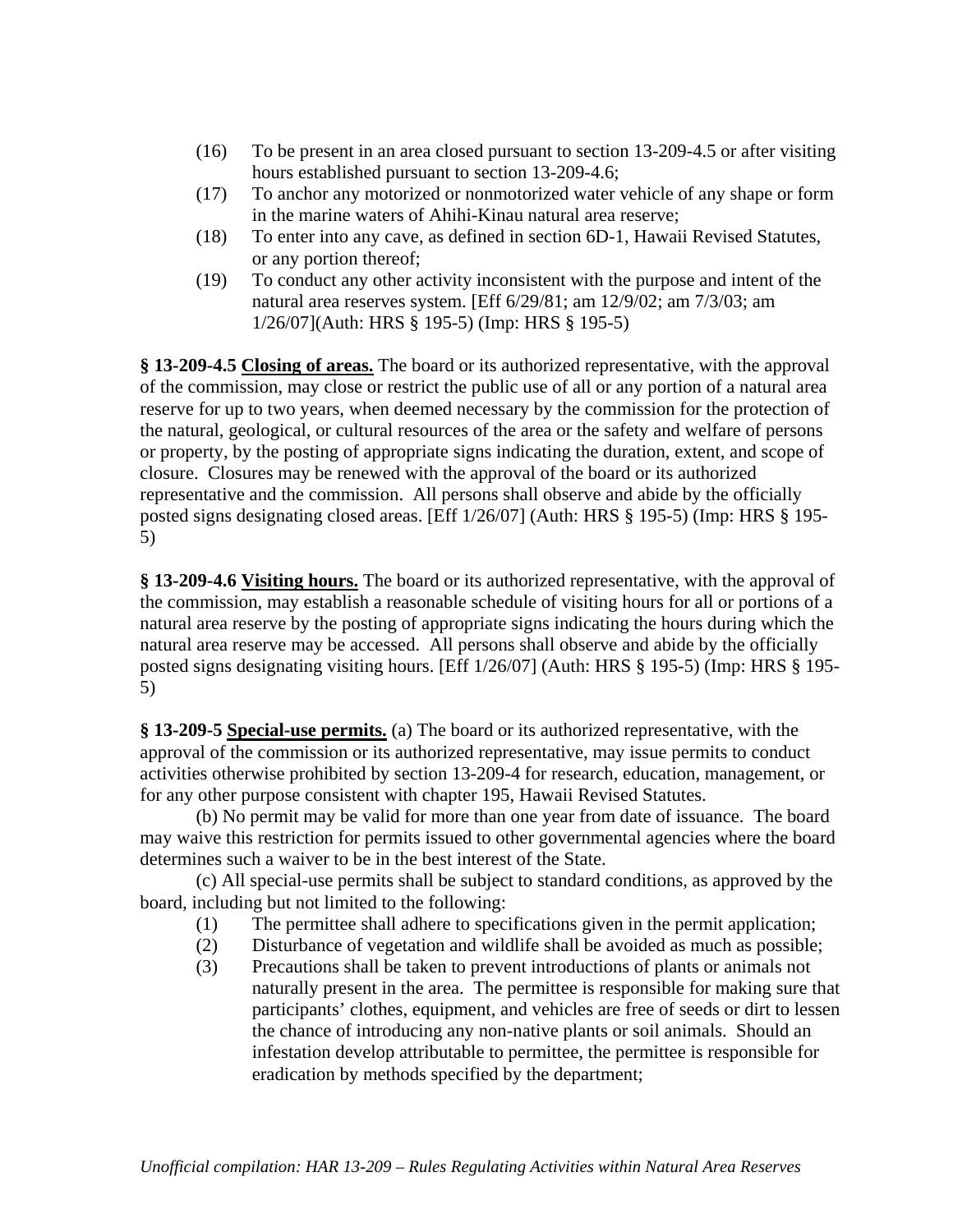- (4) This permit is not transferable;
- (5) This permit does not exempt the permittee from complying with any other applicable rule or statute;
- (6) The State of Hawaii shall be released and held harmless from any and all liability for injuries or death, or damage or loss of property however occurring during any activity related to this permit.

(d) The board or its authorized representative may attach special conditions on the special-use permit, including but not limited to reporting requirements, limitations on the size of groups or the length of time for which the permit is valid. Failure to comply with any of these conditions shall render a permit void.

(e) All permittees shall carry the permit with them at all times while in the reserve and shall, upon request, show the permit to any law enforcement officer or the board or its authorized representative.

 (f) Permits are not transferable. If the permittee is a partnership, joint venture, or corporation, the sale or transfer of 25 percent or more of ownership interest or stocks by dissolution, merger, or any other means, shall be deemed a transfer for purposes of this subsection and subject to the right of the department to terminate this permit effective the date of the sale or transfer.

(g) The board or its authorized representative may revoke or cancel a permit without prior notice when an emergency is declared by the department or other proper authority or when the special-use poses an immediate threat to the health, safety, and welfare of the public or natural, geological, or cultural resources of the reserve.

(h) The board or its authorized representative may revoke or cancel any permit with thirty days written notice:

- (1) For any infraction of the terms and conditions of the permit;
- (2) Upon a finding that the special-use threatens to damage the integrity or condition of the natural, geological, or cultural resources in the reserve;
- (3) Upon a finding that the special-use poses a threat to the health, safety, or welfare of the general public or otherwise negatively impacts the general public's use and enjoyment of the reserve; or
- (4) Upon closure of a reserve pursuant to section 13-209-4.5.

 (i) The provisions of this section shall not exempt the applicant from complying with any other applicable rule or statute. [Eff 6/29/81; am 1/26/07] (Auth: HRS § 195-5)(Imp: HRS § 195-5)

**§ 13-209-5.5 Applications for special-use permits.** (a) All applications for special-use permits shall be submitted in writing to the board or its authorized representative on the form prescribed by the department. The application shall contain the following information:

- (1) Name of applicant, and if relevant, affiliation and title;
- (2) Contact information, including name of primary contact, mailing address, phone number, and if available, email address;
- (3) The period of time for which the permit is requested, not to exceed one year unless seeking a waiver pursuant to section 13-209-5(b);
- (4) The reserve(s) involved;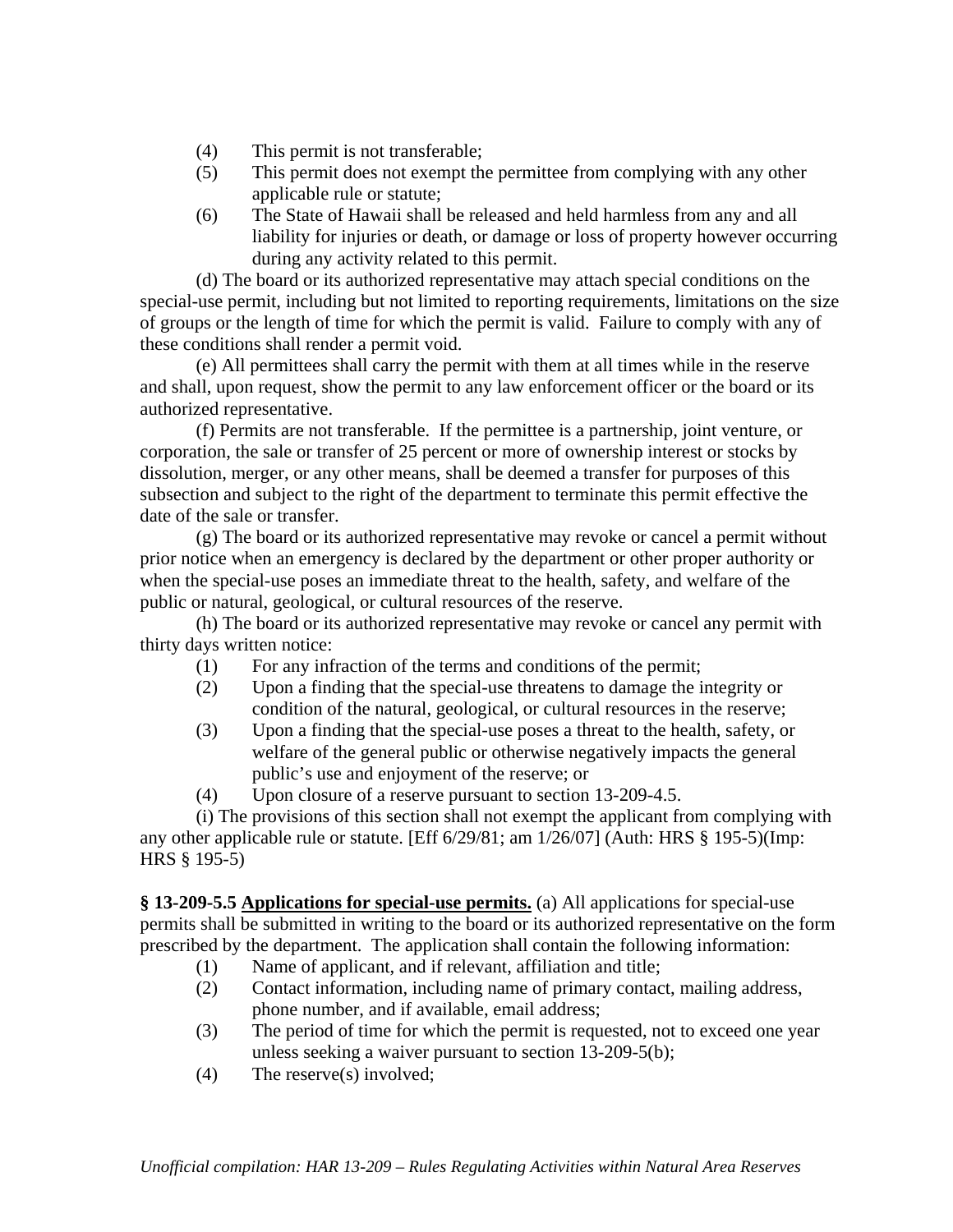- (5) A map illustrating the reserve and the location within the reserve of the proposed special-use;
- (6) A description of the proposed special-use;
- (7) A discussion of how the proposed special-use satisfies subsections  $(b)(1)$ through  $(b)(6)$ ;
- (8) An assessment of the potential environmental impact the special-use may have on the reserve or the surrounding area;
- (9) Signature of the applicant;
- (10) An application fee of \$50, however, the board or its authorized representative may waive the application fee if, in their opinion, the waiver is in the public interest or benefits the State; and
- (11) Any other information as determined by the department.

(b) In evaluating the merits of an application for a special-use permit, the board or its authorized representative shall apply the following criteria:

- (1) The proposed special-use cannot be conducted elsewhere;
- (2) The proposed special-use is consistent with the purpose and objectives of the natural area reserve system;
- (3) The proposed special-use is consistent with the management plan developed for the reserve;
- (4) The proposed special-use provides a benefit (direct or indirect) to the natural area reserve system or to the individual reserve(s) or both;
- (5) The proposed special-use will not damage or threaten to damage the integrity or condition of the natural, geological, or cultural resources in the natural area reserve and adjacent area or region;
- (6) The proposed special-use complies with provisions and guidelines contained in Chapter 205A, Hawaii Revised Statutes, entitled "Coastal Zone Management", where applicable; and
- (7) The applicant shall have complied with, or be in compliance with, the conditions of any previously approved permit.

(c) The applicant shall have the burden of demonstrating that the proposed special-use is consistent with the criteria in subsection (b).

(d) The board or its authorized representative may hold a public hearing on an application where determined by the chairperson that the scope of the proposed special-use or the public interest requires a public hearing on the application. Notice of the hearing shall be given not less than twenty days prior to the date set for the hearing. Notice of the time and place of the hearing shall be published at least once in a newspaper in the county where the natural area reserve is located.

 (e) If within two hundred seventy days after the department's acceptance of a completed application, the board or its authorized representative shall fail to render a decision thereon, the application for a special-use permit shall be automatically approved with the standard conditions outlined in section 13-209-5(c), provided that the board may revoke this approval pursuant to section  $13{\text -}209{\text -}5(g)$  and (h). The two-hundred-seventy-day time period provided shall not commence until a completed application is accepted by the department. Physical receipt of an application by the department does not constitute